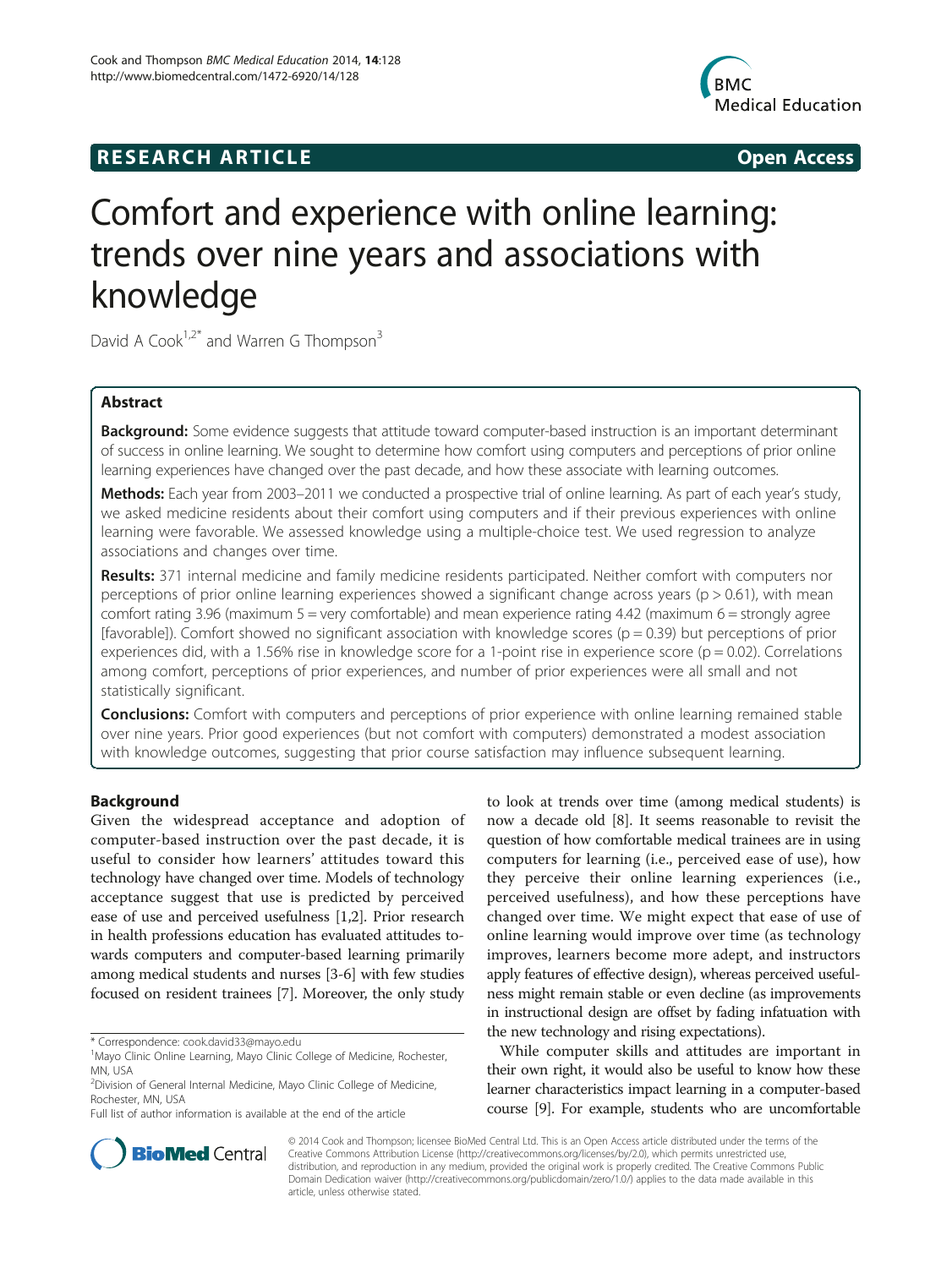using computers might find it difficult to learn using computers. By contrast, those with prior experience with online learning might find it easier to learn using computers again. Also, since self-efficacy influences learning [\[10](#page-4-0)], those with prior favorable experiences might have greater success in a similar course. Such findings would have important implications for educators regarding how best to support students in an online course: if these student characteristics are associated with learning success, then this would suggest a need for specific support for students with less comfort or experience. Alternatively, if comfort and prior experiences do not systematically influence learning, then it supports the use of online learning across a diverse group of learners. While studies evaluating the association between online learning course ratings and learning outcomes are not uncommon [\[11,12](#page-4-0)], studies evaluating the association between pre-course perceptions are fewer and older. One study in health professions education found a modest positive correlation between attitudes toward computer-assisted instruction and course performance [[13\]](#page-4-0), while two other studies found essentially no correlation [\[4,14](#page-4-0)]. We found no studies examining the relationship between prior experiences with online learning and learning outcomes in a subsequent course. Given the paucity and age of prior research, further investigation seems warranted.

A better understanding of how comfort with computers and perceived usefulness have changed over time would inform arguments favoring or opposed to increased use of computers in education. In addition, knowing the relationship between such ratings and actual learning outcomes would clarify the importance of learner perceptions about their instruction, and inform the need for instructional supports as suggested above. The goals of this study were to determine how postgraduate trainees' comfort with computers and online learning have changed over the past decade, and how these associate with learning outcomes.

## Methods

Every year from 2003–2011 we conducted a prospective trial of online learning amongst internal medicine and family medicine residents (for example, Cook et al. [[15](#page-4-0)]). Each year residents completed four online learning modules selected from 12 rotating core medicine topics (e.g., diabetes mellitus, hypertension, asthma). The course instructional design varied from year to year, adapting to the research question and incorporating instructional improvement identified in earlier years. Common course elements included text, graphics, links to online journal articles and other resources, and (in nearly all modules) self-assessment questions. Each study was reviewed by the Mayo Institutional Review Board, and all participants provided consent.

#### Outcome measures

We asked two questions based loosely on the technology acceptance model's [\[2](#page-4-0)] determinants of use: perceived ease of use and perceived usefulness. Each year we asked, "How comfortable are you in using computers to access the Internet?" (5-point scale: very uncomfortable – very comfortable). From 2004 onward we also asked those who reported previous experience with online learning for agreement with the statement, "My experience with online learning was a good one." (6-point scale: strongly disagree – strongly agree).

We assessed knowledge using a knowledge test (primarily multiple-choice questions, with a few extended-matching questions) at the end of each online module (11 to 23 questions per module; 53 to 79 questions per year). We also administered this test as a pretest prior to about one-fourth of the modules, sometimes to all participants [[15](#page-4-0)] and sometimes to half the residents [\[16\]](#page-4-0) depending on the study design. When measured, the pretest-posttest score change ranged 11–22 percentage points (an 11-41% improvement from baseline). In this study, we use only the posttest scores. We followed a rigorous development and pilot testing procedure [[15](#page-4-0)] to ensure that questions reflected the desired objectives and content (content validity evidence). We reused old questions with each three-year cycle, using test item analysis to edit, delete, or replace questions as needed. Reliability of each test was acceptable (Cronbach's alpha >0.70 in nearly all instances).

## Analysis

We limited data to first-time respondents, to avoid the error of non-independent repeated measures within individuals. We used general linear model regression (SAS 9.3) to evaluate changes over time in average comfort/experience scores. For each study year we calculated the mean knowledge posttest percent correct across all modules, and then used general linear model regression again to evaluate associations between comfort/experience and knowledge posttest scores after adjusting for study year. (Although we compared two or more different instructional formats in most study years, we did not adjust for format differences in the latter analysis because the between-format differences in knowledge scores were small [less than 4%], and because a single unweighted mean score for each individual was deemed satisfactory for the question of interest). We used Spearman's rho to calculate correlation between ratings.

## Results

Over nine years we enrolled 341 unique internal medicine residents and 30 family medicine residents. Of these, 313 (84%) were in their first postgraduate year. Eighty-seven respondents (24%) reported no prior online learning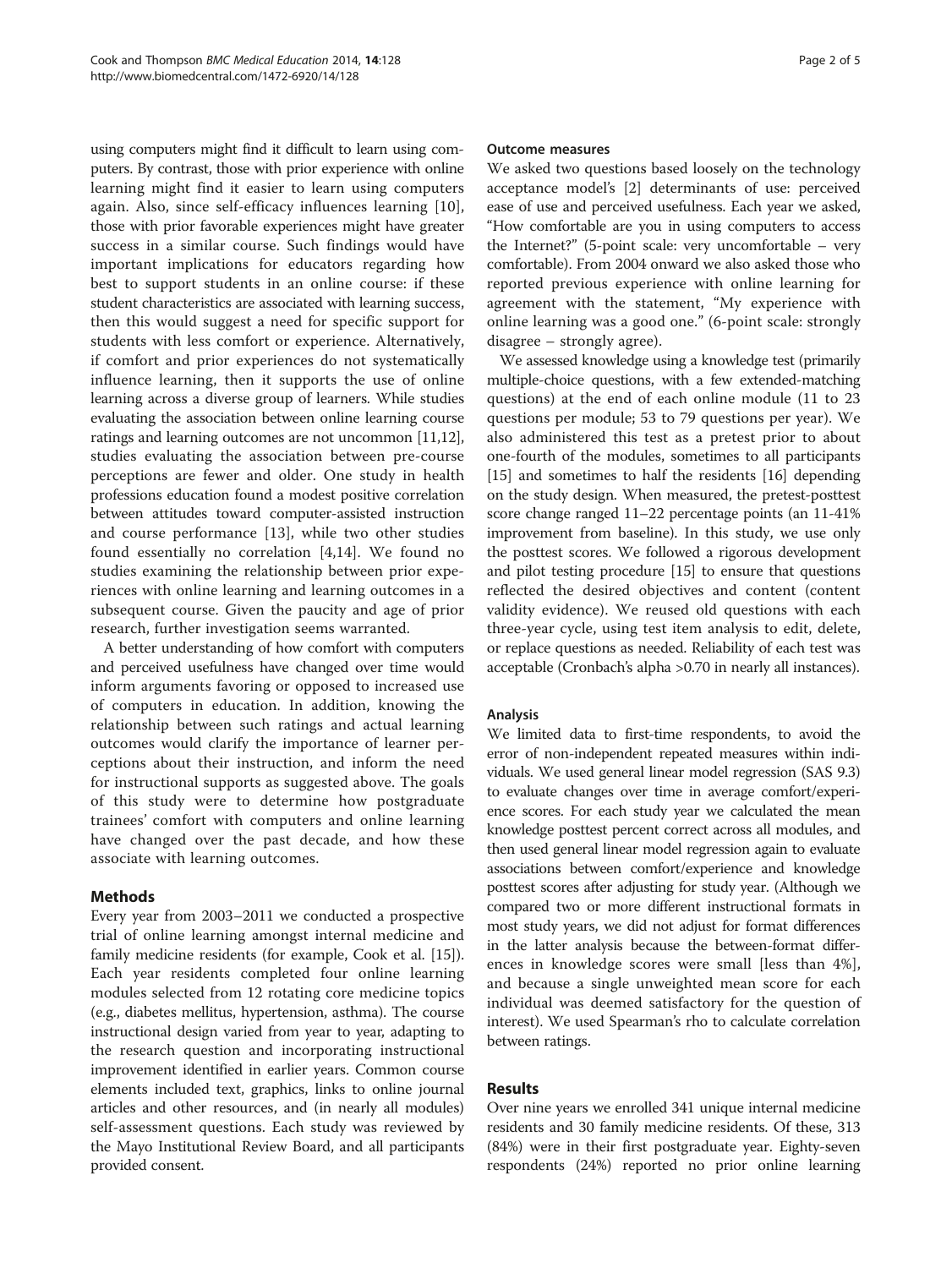activities; we excluded these from analyses related to prior online experiences.

As shown in Figure 1, comfort with computers showed no significant change across years ( $p = 0.61$ ), with mean across all years 3.96 (maximum 5; range of annual means 3.68-4.13). Likewise, perceptions of prior online learning experiences varied little over time  $(p = 0.79)$ , with mean 4.42 (maximum 6; range 4.25-4.60). Gender and specialty had no significant influence on either analysis.

As shown in Figure [2,](#page-3-0) comfort with computers showed no significant association with knowledge scores ( $b = 0.39$ ;  $p = 0.30$ . By contrast, perceptions of prior online experiences showed a significant association ( $b = 1.56$ ;  $p = 0.02$ ), indicating a 1.56% rise in knowledge score for a 1-point rise in experience rating. Again, gender and specialty had no significant influence on these associations.

We also explored the correlation among the number of prior online learning experiences, the perception of those experiences, and comfort with computers. All of these correlations were small and not statistically significant  $(p > 0.26)$ , as follows: comfort and perception of prior experience, rho = 0.07; comfort and number of prior experiences, rho =  $-0.02$ ; rating and number of prior experiences, rho = 0.04.

## Discussion

We found a modest positive association between perceptions of prior online learning experiences and knowledge outcomes measured at the end of an online course. We cannot determine the direction of this relationship (favorable perceptions might enhance self-efficacy and thereby improve performance, or higher-performing students might maintain more favorable perceptions of their

education). We also cannot be sure that the relationship is causal, since another influential variable such as ability might influence both outcomes. However, if the effect is causal, it suggests that learners carry forward to new courses their impressions of prior experiences using a given modality. We found no such association for comfort with computers.

Comfort with computers and perceptions of prior online learning experiences remained relatively stable among medicine residents over nine years. We might have expected comfort to rise over time as computers and the Internet became more ubiquitous, but our data suggest that computer literacy may have reached a steady state early in the decade. Viewed through the lens of the technology acceptance model [[1,2](#page-4-0)] we could conclude that learners are rather willing to accept online learning, but not necessarily more willing (or more demanding) than they were at the start of the decade. While some have proposed that those in the rising "Net Generation" have greater skills in and expectations for online instruction, recent evidence suggests that age cohort has less influence than predicted [[17,18\]](#page-4-0) and that students might prefer to use computers less than they actually do [\[19\]](#page-4-0).

We might hope that evolving theory, evidence, and practical knowledge in online learning would lead to evidence-based improvements in course design, and that these would translate to an improved learner experience. However, the stability over time of perceptions of prior online learning experiences suggests either a failure to incorporate such design improvements, or rising student expectations. Limited research does suggest that enhanced course design is associated with improved satisfaction

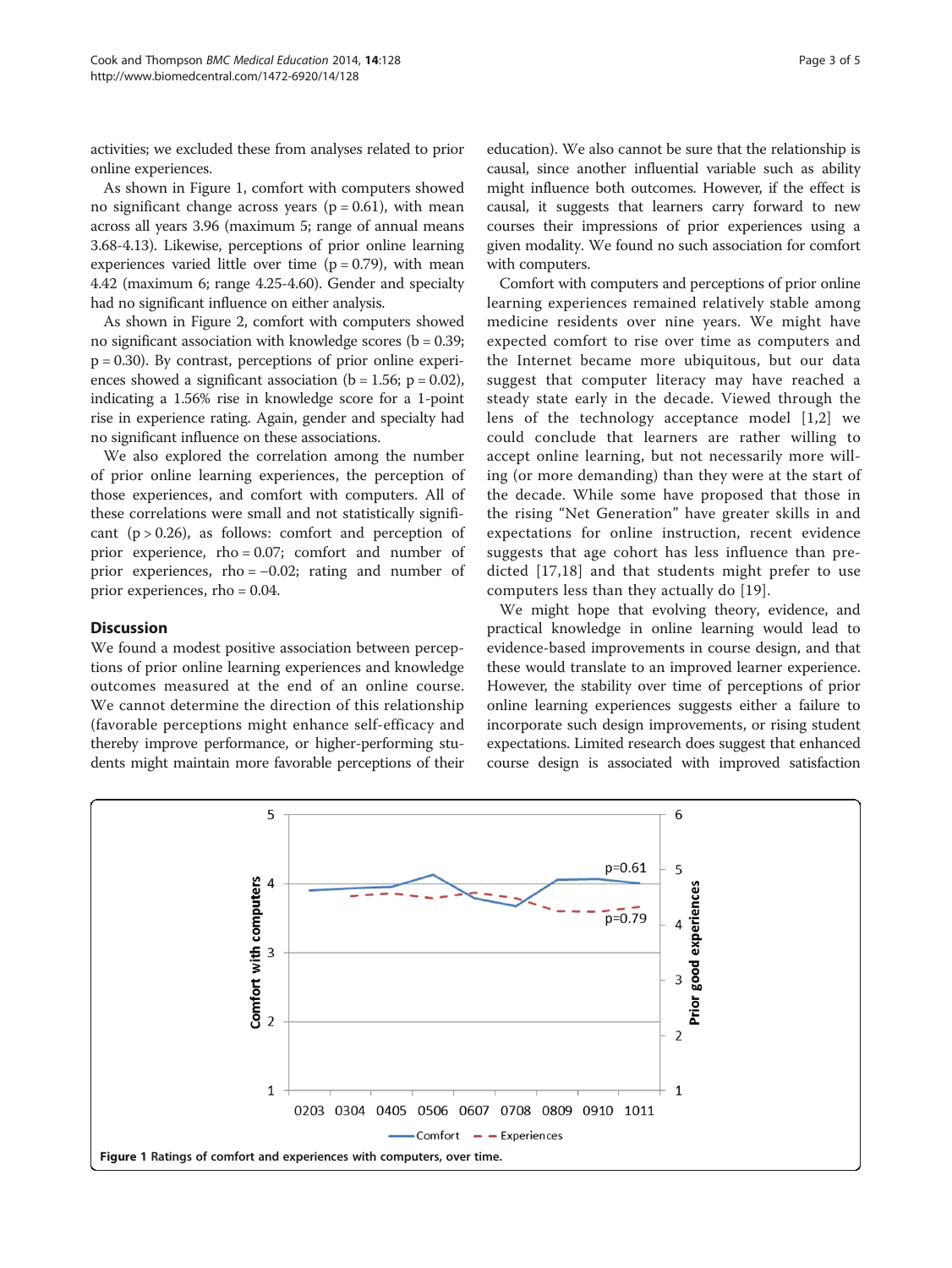<span id="page-3-0"></span>

[[20\]](#page-4-0), and a worsening of attitudes towards computerbased learning has been observed following exposure to poor course design [\[3,21\]](#page-4-0). Our findings suggest the need for improved instructional design in online courses.

Finally, we found no evidence of association between comfort with computers and the number or perception of prior online experiences. One interpretation is that learner perceptions are not systematically influenced for better or worse by comfort or by course participation per se, but rather that individual online courses engender differing perceptions (some more favorable than others). This is consistent with evidence showing substantial variety in both the design [[22](#page-4-0)] and learning outcomes [[23\]](#page-4-0) of online courses. Although many studies have shown that satisfaction within a course is associated with learning outcomes, and attitudes toward online learning have occasionally demonstrated associations with course performance [\[13\]](#page-4-0), we believe our study to be the first to examine the relationship between experiences with online learning and learning outcomes in a subsequent course.

#### Limitations and strengths

We asked only two questions in the brief attitude survey, both with limited validity evidence; a more robust development and validation process, or use of an existing scale, would have enhanced the defensibility of these scores. Comfort using computers to access the Internet may be different than comfort for other purposes such as learning. To increase the sample size we used

knowledge posttest scores rather than pre-post change. Strengths include the longitudinal design and the use of both attitude and knowledge outcomes. The ratings for comfort or prior experience would not reflect our online course or the specific topics addressed, since data were collected before the first module and we included data only from first-time participants. In fact, since the vast majority of participants were in their first postgraduate year, and most trained at other medical schools, these ratings reflect a broad (albeit not systematic) sampling of institutions.

#### Conclusions

Health professions learners appear ready to accept and use online learning. Prior online learning experiences, but not comfort with computers, demonstrates a modest association with knowledge outcomes in online learning. If good experiences indeed beget subsequent learning success, it suggests that even "low level" outcomes like course satisfaction and usability are important to measure and maximize.

#### Competing interests

The authors declare that they have no financial or non-financial competing interests.

#### Authors' contributions

DAC and WGT planned the study. DAC analyzed data and drafted manuscript. DAC and WGT jointly revised the manuscript and both approved the final version.